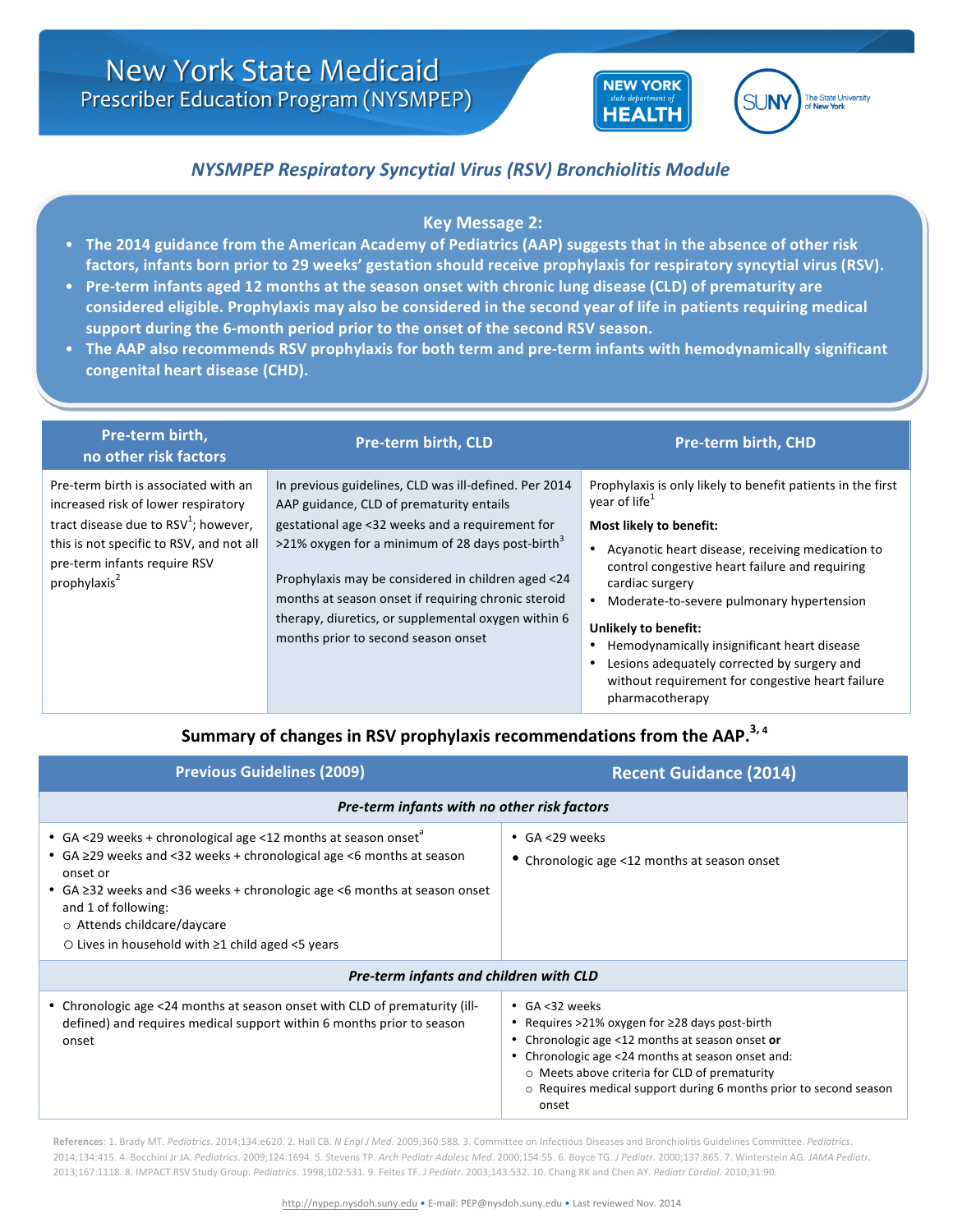• Chronologic age <24 months at season onset and hemodynamically significant cyanotic or acyanotic CHD

**Key Message** 

• Chronologic age <12 months at season onset

 $^{\circ}$ New York State Department of Health designates RSV season as October 16 – March 31

#### **Pre-Term Infants with No Other Risk Factors:**

The following 3 studies examined the rates of RSV associated hospitalization among pre-term infants without other risk factors and the gestational age groups most likely to be affected. Based on the evidence, pre-term infants of younger gestational age (≤28 weeks) are more likely to be hospitalized with RSV than later born pre-term infants. After the age of **12** months, it appears that this population is no longer at increased risk. In the absence of other risk factors, prophylaxis should be restricted to infants born at fewer than 29 weeks gestation who are <12 months at RSV season onset.

 $\mathcal{L}=\mathcal{L}=\mathcal{L}=\mathcal{L}=\mathcal{L}=\mathcal{L}=\mathcal{L}=\mathcal{L}=\mathcal{L}=\mathcal{L}=\mathcal{L}=\mathcal{L}=\mathcal{L}=\mathcal{L}=\mathcal{L}=\mathcal{L}=\mathcal{L}=\mathcal{L}=\mathcal{L}=\mathcal{L}=\mathcal{L}=\mathcal{L}=\mathcal{L}=\mathcal{L}=\mathcal{L}=\mathcal{L}=\mathcal{L}=\mathcal{L}=\mathcal{L}=\mathcal{L}=\mathcal{L}=\mathcal{L}=\mathcal{L}=\mathcal{L}=\mathcal{L}=\mathcal{L}=\mathcal{$ 

| <b>Reference</b>                    | <b>Study Design</b>     | <b>Population</b>                                                                                                                                                                                   | <b>Endpoints</b>                                                                                | <b>Results</b>                                                                                                                                                                                                                                                                                                                                                                                                                                                                                                                                                                                                                                                                                                                                                                                                                      | <b>Conclusion</b>                                                                                                                                                                                                          |
|-------------------------------------|-------------------------|-----------------------------------------------------------------------------------------------------------------------------------------------------------------------------------------------------|-------------------------------------------------------------------------------------------------|-------------------------------------------------------------------------------------------------------------------------------------------------------------------------------------------------------------------------------------------------------------------------------------------------------------------------------------------------------------------------------------------------------------------------------------------------------------------------------------------------------------------------------------------------------------------------------------------------------------------------------------------------------------------------------------------------------------------------------------------------------------------------------------------------------------------------------------|----------------------------------------------------------------------------------------------------------------------------------------------------------------------------------------------------------------------------|
| <b>Stevens</b><br>2000 <sup>5</sup> | Retrospective<br>cohort | $n=1,029$ infants<br>≤32 wk GA,<br>followed from<br>birth to 1 year in a<br>regional hospital<br>NICU in New York,<br>1992-1996                                                                     | Rate of RSV<br>associated<br>hospitalization                                                    | Overall RSV hospitalization rate for<br>GA ≤32 wk: 11.2%<br>Admittance rate, by GA, compared to<br>GA 30 to 32 wk:<br>• ≤26 wk: 13.9%, 95% CI 8.6 to 19.1<br>• 27-28 wk: 9.9%, 95% CI 5.4 to 14.4<br>• >28-30 wk: 7.5%, 95% CI 4.2 to 10.8<br>• >30-32 wk: 4.4%, 95% CI 2.5 to 6.3                                                                                                                                                                                                                                                                                                                                                                                                                                                                                                                                                  | Rate of RSV<br>hospitalization<br>increased with<br>decreasing GA.                                                                                                                                                         |
| <b>Boyce 2000</b> <sup>6</sup>      | Retrospective<br>cohort | n=80,037 child-yr,<br>excluding<br>influenza season;<br>children aged<br><3 years in<br>Tennessee<br>Medicaid from<br>1989-1993                                                                     | Rate of RSV<br>associated<br>hospitalization                                                    | Total of 3,553 RSV hospitalizations<br>IRR for RSV hospitalization, relative to<br>incidence in "low-risk" group of same age:<br>• <6 mo (rate 44.1 per 1,000 children)<br>GA ≤28 wk: 2.1, 95% CI 1.4 to 3.1<br>GA 29 to <33 wk: 1.9, 95% CI 1.4 to 2.4<br>GA 33 to <36 wk: 1.8, 95% CI 1.5 to 2.1<br>• 6 to <12 mo (rate 15.0 per 1,000 children)<br>GA ≤28 wk: 3.1, 95% CI 1.7 to 5.2<br>GA 29 to <33 wk: 3.3, 95% CI 2.3 to 4.7<br>GA 33 to <36 wk: 2.3, 95% CI 1.7 to 3.0<br>• 12 to <24 mo (rate 3.7 per 1,000 children)<br>GA ≤28 wk: 8.2, 95% CI 4.4 to 14.2<br>GA 29 to <33 wk: 2.3, 95% CI 1.1 to 4.4<br>GA 33 to <36 wk: 2.9, 95% CI 1.9 to 4.3<br>• 24 to <36 mo (rate 1.0 per 1,000 children)<br>GA ≤28 wk: 0.0, 95% CI 0 to 12.2<br>GA 29 to <33 wk: 2.2, 95% CI 0.3 to 8.8<br>GA 33 to <36 wk: 0.9, 95% CI 0.1 to 3.6 | Within the age groups,<br>preterm patients had<br>relatively similar RSV<br>hospitalization rates.<br>Overall, children with<br>prematurity, aged >12<br>months, had rates no<br>higher than those of<br>low-risk infants. |
| Winterstein<br>2013 <sup>7</sup>    | Retrospective<br>cohort | n=247,566<br>preterm (GA 32-<br>34 wk) infants<br>aged 1-12 months<br>and term (GA 37-<br>41 wk) infants<br>aged 1 month in<br><b>Texas and Florida</b><br><b>Medicaid claims</b><br>from 1999-2004 | Age at which<br>risk of RSV<br>hospitalization<br>was equal for<br>pre-term and<br>term infants | Total of 5,322 RSV hospitalizations<br>Risk of RSV hospitalization, pre-term vs. term:<br>• Florida: OR 2.41, 95% CI 1.85 to 2.31<br>• Texas: OR 1.94, 95% CI 1.64 to 2.30<br>Age of similar risk:<br>• Florida: 4.2 mo, 95% CI 2.5 to 5.7<br>• Texas: 4.5 mo, 95% CI 2.8 to 6.4                                                                                                                                                                                                                                                                                                                                                                                                                                                                                                                                                    | Age at which similar risk<br>for RSV hospitalization<br>demonstrated between<br>pre-term and term<br>infants suggests more<br>restrictive age<br>thresholds in RSV<br>prophylaxis<br>recommendations.                      |

References: 1. Brady MT. Pediatrics. 2014;134:e620. 2. Hall CB. *N Engl J Med.* 2009;360:588. 3. Committee on Infectious Diseases and Bronchiolitis Guidelines Committee. Pediatrics. 2014;134:415. 4. Bocchini Jr JA. Pediatrics. 2009;124:1694. 5. Stevens TP. Arch Pediatr Adolesc Med. 2000;154:55. 6. Boyce TG. J Pediatr. 2000;137:865. 7. Winterstein AG. JAMA Pediatr. 2013;167:1118. 8. IMPACT RSV Study Group. *Pediatrics*. 1998;102:531. 9. Feltes TF. *J Pediatr*. 2003;143:532. 10. Chang RK and Chen AY. *Pediatr Cardiol*. 2010;31:90.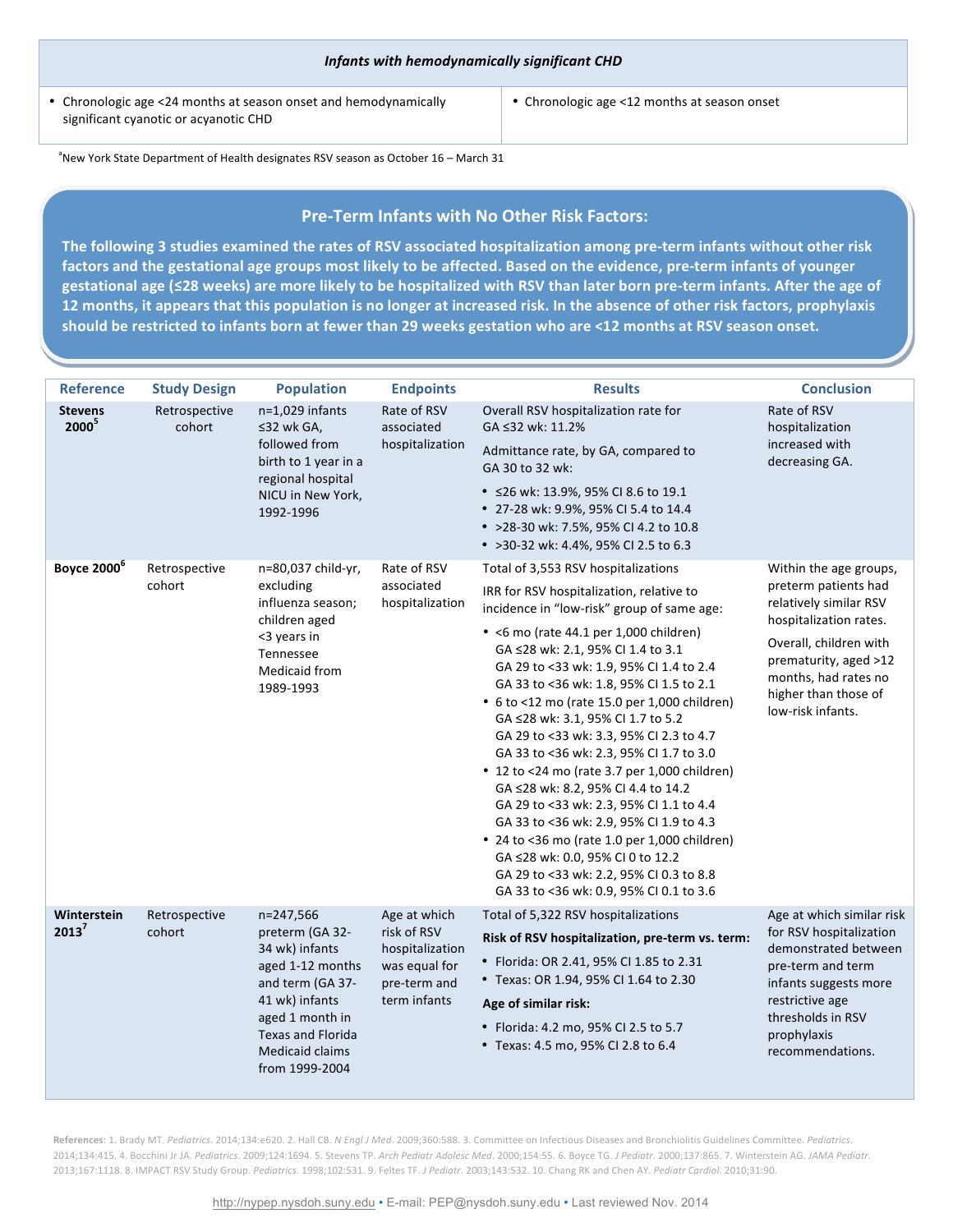#### **Pre-term Infants and Children with CLD or CHD**

The following studies focused on the rate of RSV-associated hospitalizations in pre-term infants with CLD and infants with CHD. Pre-term infants with CLD who require support prior to the onset of RSV season tend to be at high risk until age 24 months. Infants with CHD are at increased risk until 12 months of age, and prophylaxis should be restricted in this population to the first year of life. In these cohorts, palivizumab was safe and effective in reducing the incidence of **RSV-associated hospitalization.**

| <b>Reference</b>              | <b>Study Design</b>     | <b>Population</b>                                                                                                              | <b>Endpoints</b>                                   | <b>Results</b>                                                                                                                                                                                                                                                                                                                                                                                                                                                                   | <b>Conclusion</b>                                                                                                  |
|-------------------------------|-------------------------|--------------------------------------------------------------------------------------------------------------------------------|----------------------------------------------------|----------------------------------------------------------------------------------------------------------------------------------------------------------------------------------------------------------------------------------------------------------------------------------------------------------------------------------------------------------------------------------------------------------------------------------------------------------------------------------|--------------------------------------------------------------------------------------------------------------------|
|                               |                         |                                                                                                                                | <b>CLD</b>                                         |                                                                                                                                                                                                                                                                                                                                                                                                                                                                                  |                                                                                                                    |
| <b>IMPACT-RSV<sup>8</sup></b> | R, DB, PC, trial        | n=1502 children with<br>prematurity<br>(GA <35 wk) or BPD<br>during the 1996 to<br>1997 RSV season in the<br>US, UK, or Canada | Hospitalization<br>with confirmed<br>RSV infection | Total of 101 hospitalizations<br>Among those with BPD<br>hospitalized for RSV:<br>• Placebo: 12.8%<br>• Palivizumab: 7.9%<br>• RR=39%, 95% CI 38 to 73                                                                                                                                                                                                                                                                                                                           | Palivizumab prophylaxis is<br>effective for preventing RSV<br>associated hospitalizations in<br>children with BPD. |
| Boyce 2000 <sup>6</sup>       | Retrospective<br>cohort | n=80,037 child-yr,<br>excluding influenza<br>season; children aged<br><3 yr in Tennessee<br>Medicaid from 1989-<br>1993        | Rate of RSV<br>hospitalization                     | Total of 3,553 RSV<br>hospitalizations<br>IRR for RSV hospitalization,<br>relative to incidence in "low-<br>risk" group of same age:<br>$\bullet$ <6 mo<br>(rate 44.1 per 1,000 children)<br>BPD: 12.8, 95% CI 9.3 to 17.2<br>• $6$ to <12 mo (<br>rate 15.0 per 1,000 children)<br>BPD: 14.3, 95% CI 9.3 to 21.1<br>• 12 to <24 mo<br>(3.7 per 1,000 children)<br>BPD: 20.0, 95% CI 11.1 to 33.7<br>• 24 to <36 mo<br>(1.0 per 1,000 children)<br>BPD: 12.9, 95% CI 1.5 to 51.5 | Children with BPD have high<br>RSV hospitalization rates<br>until age 24 mo.                                       |
|                               |                         |                                                                                                                                | <b>CHD</b>                                         |                                                                                                                                                                                                                                                                                                                                                                                                                                                                                  |                                                                                                                    |
| Boyce 2000 <sup>6</sup>       | Retrospective<br>cohort | n=80,037 child-yr,<br>excluding influenza<br>season; children aged<br><3 yr in Tennessee<br>Medicaid from 1989-<br>1993        | Rate of RSV<br>hospitalization                     | Total of 3,553 RSV<br>hospitalizations<br>IRR for RSV hospitalization,<br>relative to incidence in "low-<br>risk" group of same age:<br>• <6 mo (rate 44.1 per 1,000<br>children)<br>CHD: 2.7, 95% CI 2.2 to 3.4<br>• 6 to <12 mo (rate 15.0 per<br>1,000 children)<br>CHD: 4.2, 95% CI 3.1 to 5.7<br>• 12 to <24 mo (3.7 per 1,000<br>children)<br>CHD: 5.0, 95% CI 3.0 to 7.9<br>• 24 to <36 mo (1.0 per 1,000<br>children)<br>CHD: 4.9, 95% CI 1.3 to 14.2                    | Children with CHD aged >12<br>months had RSV<br>hospitalization rates no higher<br>than those of low-risk infants. |

References: 1. Synagis [package insert]. Gaithersburg, MD: MedImmune, LLC; 2014. 2. Updated guidance for palivizumab prophylaxis among infants and young children at increased risk of hospitalization for respiratory syncytial virus infection. Pediatrics. 2014;134:415. 3. Webinar – Updated AAP Guidance for Palivizumab Prophylaxis among Infants and Young Children at Increased Risk of RSV Hospitalization. www.aapredbook.org/site/resources/webinars.xhtml. 4. Modified recommendations for use of palivizumab for prevention of respiratory syncytial virus infection. *Pediatrics*. 2009;124:1694.